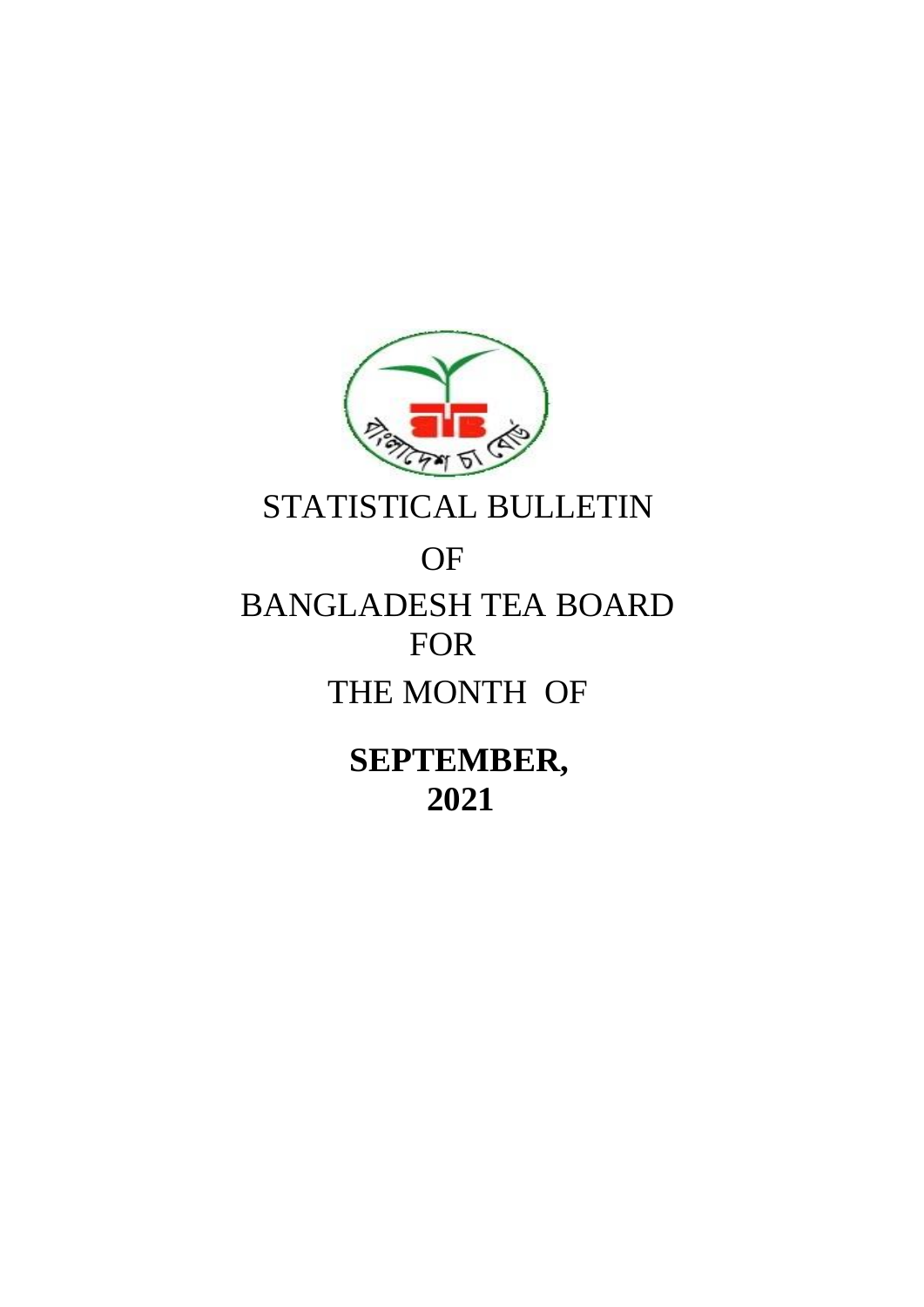# **MONTHLY STATISTICAL BULLETIN FOR THE MONTH OF SEPTEMBER , 2021**

## **TEA PRODUCTION, SALE, MARKET PRICE AND EXPORT**

(Quantity :'000'Kg)

(Value : '000'Tk)

(Av.Price : Tk. /Kg)

#### **ANNUAL PRODUCTION**

| YEAR              | 2021  | 2020  | 2019  |
|-------------------|-------|-------|-------|
| PRODUCTION TARGET | 77780 | 75940 | 74140 |
| ACHIEVEMENT*      | 64755 | 86394 | 96069 |

\*Figure upto Sep, 2021

#### **MONTH-WISE PRODUCTION**

|            | <b>Production 2021</b>  |                            |                         | <b>Production 2020</b> | <b>Production 2019</b> |                         |
|------------|-------------------------|----------------------------|-------------------------|------------------------|------------------------|-------------------------|
| Month      | During<br>the<br>month* | $Up$ to<br>the<br>$month*$ | During<br>the<br>month* | Up to the<br>$month*$  | During<br>the<br>month | $Up$ to<br>the<br>month |
| January    | 286                     | 286                        | 175                     | 175                    | 495                    | 495                     |
| February   | 19                      | 305                        | 26                      | 201                    | 114                    | 609                     |
| March      | 1681                    | 1986                       | 1,625                   | 1,826                  | 1917                   | 2,526                   |
| April      | 3932                    | 5918                       | 2,365                   | 4,191                  | 6110                   | 8,636                   |
| May        | 6151                    | 12069                      | 8,655                   | 12,846                 | 7,645                  | 16,281                  |
| June       | 13354                   | 25423                      | 8,963                   | 21,809                 | 11,667                 | 27,948                  |
| July       | 12338                   | 37761                      | 12,178                  | 33,987                 | 11,104                 | 39,052                  |
| August     | 14387                   | 52148                      | 11,321                  | 45,308                 | 13,505                 | 52,557                  |
| September* | 12607                   | 64,755                     | 12,144                  | 57,452                 | 13,382                 | 65,939                  |
| October    |                         |                            | 11,486                  | 68,938                 | 13,407                 | 79,346                  |
| November   |                         |                            | 10,495                  | 79,433                 | 10,300                 | 89,646                  |
| December   |                         |                            | 6,961                   | 86,394                 | 6,423                  | 96,069                  |

\* figure September-

2021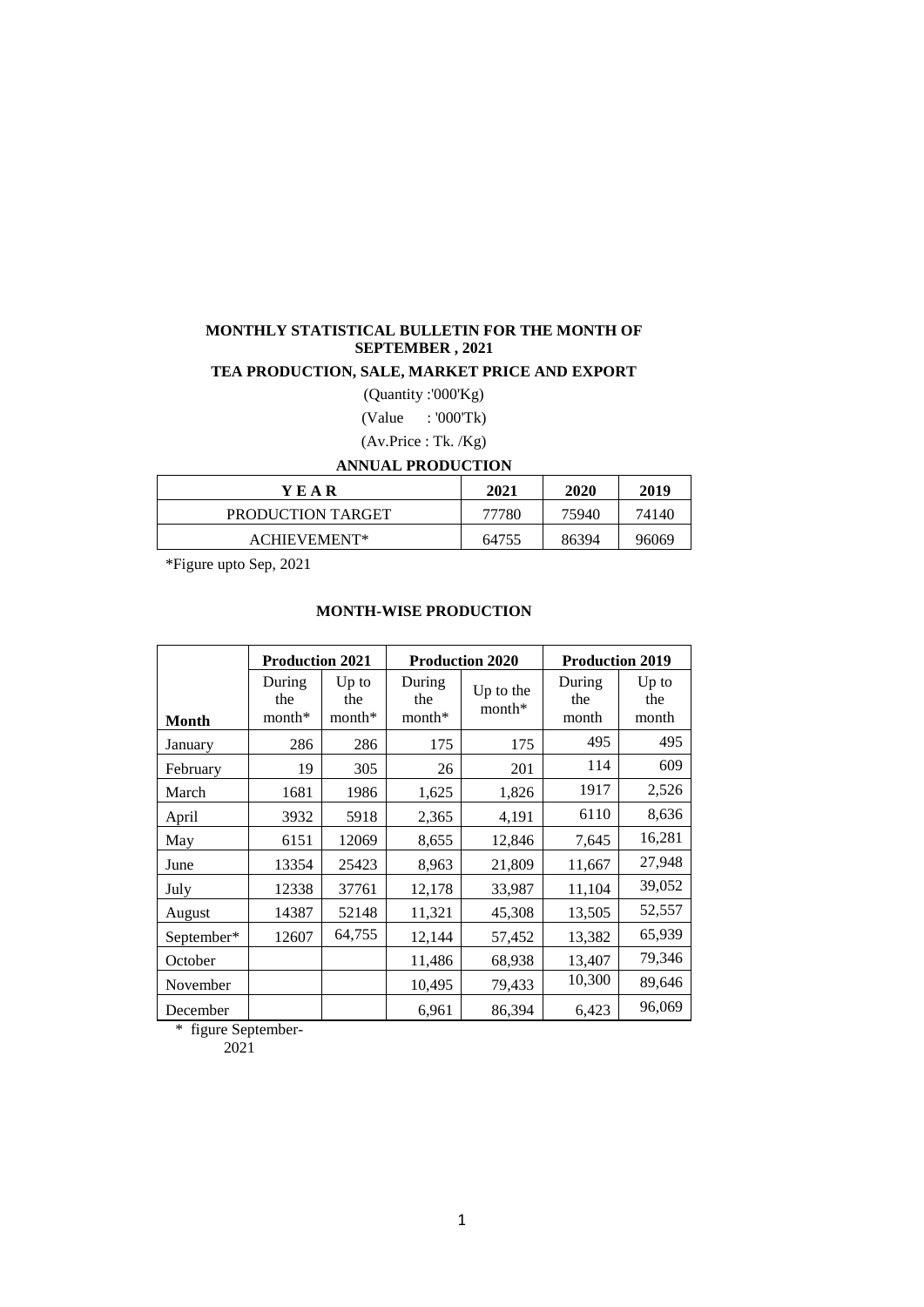#### **CHITTAGONG AUCTION (AUCTION SEASON) SALE**

#### **STATEMENT OF CST & OST**

( Quantity : '000' Kg)

( Value : '000' TK)

(Av. Price : Tk/Kg)

|             |             |              | OLD & CURRENT SEASON TEA |                     |       |              |       |              |                         |              | OLD & CURRENT SEASON TEA |              |  |  |
|-------------|-------------|--------------|--------------------------|---------------------|-------|--------------|-------|--------------|-------------------------|--------------|--------------------------|--------------|--|--|
|             |             |              | (For September, 2021)    |                     |       |              |       |              | (Up to September, 2021) |              |                          |              |  |  |
| Year        |             | CST          |                          | <b>OST</b><br>Total |       |              |       | <b>CST</b>   |                         | <b>OST</b>   |                          | Total        |  |  |
|             | Qty         | Av.<br>Price | Qty                      | Av.<br>Price        | Qty   | Av.<br>Price | Qty   | Av.<br>Price | Qty                     | Av.<br>Price | Qty                      | Av.<br>Price |  |  |
|             | $\mathbf 2$ | 3            | 4                        | 5                   | 6     | 7            | 8     | 9            | 10                      | 11           | 12                       | 13           |  |  |
| 2021-22     | 10056       | 197          | 9                        | 140                 | 10065 | 197          | 37920 | 201          | 247                     | 161          | 38167                    | <b>200</b>   |  |  |
| $2020 - 21$ | 8790        | 200          | 10                       | 157                 | 8800  | 200          | 33536 | 186          | 398                     | 110          | 33934                    | 185          |  |  |
| $2019 - 20$ | 10702       | 202          | 21                       | 141                 | 10723 | 202          | 37948 | 201          | 313                     | 76           | 38261                    | <b>200</b>   |  |  |

NOTE : CST represents current season tea & OST represents old season tea.

#### **EXPORT & INTERNAL ACCOUNT**

|             |              |                  | During the month September, 2021 |          |       |         | Up to the month September, 2021 |         |                   |       |       |         |  |
|-------------|--------------|------------------|----------------------------------|----------|-------|---------|---------------------------------|---------|-------------------|-------|-------|---------|--|
| Year        |              | Internal Account | Export<br>Account                |          | Total |         | Internal Account                |         | Export<br>Account |       | Total |         |  |
|             | Qty.         | Value            | Qty.                             | Value    | Qty.  | Value   | Qty.                            | Value   | Qty.              | Value | Qty.  | Value   |  |
|             | $\mathbf{2}$ | 3                | 4                                | 5        | 6     | 7       | 8                               | 9       | 10                | 11    | 12    | 13      |  |
| 2021-22     | 10043        | 1978138          | 22                               | 4337     | 10065 | 2258178 | 38145                           | 7642196 | 22                | 4337  | 38167 | 7646533 |  |
| $2020 - 21$ | 8792         | 1761862          | 8                                | 1672     | 8800  | 1763534 | 33862                           | 6270833 | 72                | 14055 | 33934 | 6284888 |  |
| $2019 - 20$ | 10723        | 2162053          | $\theta$                         | $\theta$ | 10723 | 2162053 | 38254                           | 7636684 |                   | 1763  | 38261 | 7638447 |  |

#### **EXPORT BY MODE**

| Mode of Tea<br><b>Export</b>                         |              | <b>Export during the Month</b><br>September, 2021 |                       | <b>Cumulative</b><br><b>Export up to</b><br>September,<br>2021-22 |              | <b>Export during the</b><br>Month September,<br>2020 | <b>Cumulative</b><br><b>Export up to</b><br>September,<br>2020-21 |                       |
|------------------------------------------------------|--------------|---------------------------------------------------|-----------------------|-------------------------------------------------------------------|--------------|------------------------------------------------------|-------------------------------------------------------------------|-----------------------|
|                                                      | Qty          | Value (FOB)                                       | Value<br>Qty<br>(FOB) |                                                                   | Qty          | Value (FOB)                                          | Qty                                                               | <b>Value</b><br>(FOB) |
| 1                                                    | $\mathbf{2}$ | 3                                                 | 4                     | 5                                                                 | 6            | 7                                                    | 8                                                                 | 9                     |
| Export from<br>Chittagong<br><b>Auction Purchase</b> | 6            | 3368                                              | 89                    | 17461                                                             | 108          | 27435                                                | 346                                                               | 54029                 |
| Export under<br>direct Negotiation                   | 10           | 4140                                              | 36                    | 13779                                                             | $\mathbf{1}$ | 264                                                  | 66                                                                | 16234                 |
| <b>Others</b>                                        | $\Omega$     | $\theta$                                          |                       |                                                                   | $\theta$     | $\theta$                                             | $\Omega$                                                          | $\Omega$              |
| TOTAL                                                | 16           | 7508                                              | 125                   | 31240                                                             | 109          | 27699                                                | 412                                                               | 70263                 |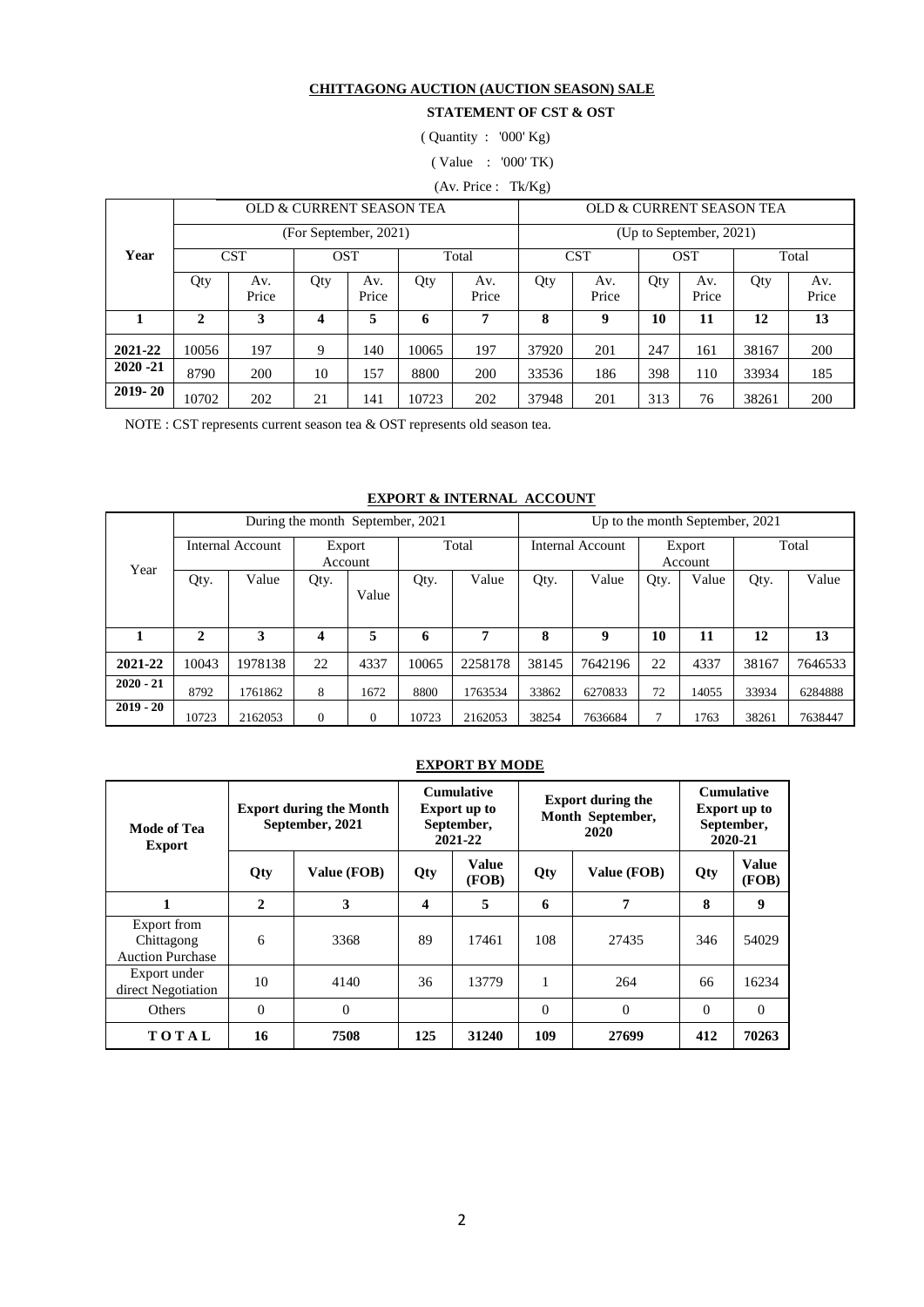|                        | (Quantity: '000' Kg)<br>During the month September' 2021 |                         |                         |                              |             |                              |                         |                         |                              |              |  |
|------------------------|----------------------------------------------------------|-------------------------|-------------------------|------------------------------|-------------|------------------------------|-------------------------|-------------------------|------------------------------|--------------|--|
|                        |                                                          |                         |                         |                              |             | Import up to September' 2021 |                         |                         |                              |              |  |
| Name of<br>the Country | Green<br>Tea<br>(Qty)                                    | Instant<br>Tea<br>(Qty) | Primium<br>Tea<br>(Qty) | <b>Black</b><br>Tea<br>(Qty) | Total       | Green<br>Tea<br>(Qty)        | Instant<br>Tea<br>(Qty) | Primium<br>Tea<br>(Qty) | <b>Black</b><br>Tea<br>(Qty) | Total        |  |
|                        | $\mathbf{1}$                                             | $\overline{2}$          | $\mathfrak{Z}$          | $\overline{4}$               | $1+2+3+4=5$ | 6                            | $\boldsymbol{7}$        | $\,8\,$                 | 9                            | $6+7+8+9=10$ |  |
| Afghanistan            |                                                          |                         |                         |                              |             |                              |                         |                         |                              |              |  |
| Bahrain                |                                                          |                         |                         |                              |             |                              |                         |                         |                              |              |  |
| China                  |                                                          |                         |                         |                              |             | 35                           |                         |                         |                              | 35           |  |
| Digibouti              |                                                          |                         |                         |                              |             |                              |                         |                         |                              |              |  |
| France                 |                                                          |                         |                         |                              |             |                              |                         |                         |                              |              |  |
| Germany                |                                                          |                         |                         |                              |             |                              |                         |                         |                              |              |  |
| Ghana                  |                                                          |                         |                         |                              |             |                              |                         |                         |                              |              |  |
| Greece                 |                                                          |                         |                         |                              |             |                              |                         |                         |                              |              |  |
| India                  |                                                          |                         |                         |                              |             |                              |                         |                         |                              |              |  |
| Iran                   |                                                          |                         |                         |                              |             |                              |                         |                         |                              |              |  |
| Japan                  |                                                          |                         |                         |                              |             |                              |                         |                         |                              |              |  |
| Kazakhstan             |                                                          |                         |                         |                              |             |                              |                         |                         |                              |              |  |
| Kenya                  |                                                          |                         |                         |                              |             |                              |                         |                         | 590                          | 590          |  |
| K.S.A.                 |                                                          |                         |                         |                              |             |                              |                         |                         |                              |              |  |
| Kuwait                 |                                                          |                         |                         |                              |             |                              |                         |                         |                              |              |  |
| Mauritus               |                                                          |                         |                         |                              |             |                              |                         |                         |                              |              |  |
| Oman                   |                                                          |                         |                         |                              |             |                              |                         |                         |                              |              |  |
| Pakistan               |                                                          |                         |                         |                              |             |                              |                         |                         |                              |              |  |
| Poland                 |                                                          |                         |                         |                              |             |                              |                         |                         |                              |              |  |
| Qatar                  |                                                          |                         |                         |                              |             |                              |                         |                         |                              |              |  |
| Russia                 |                                                          |                         |                         |                              |             |                              |                         |                         |                              |              |  |
| Thailand               |                                                          |                         |                         |                              |             |                              |                         |                         |                              |              |  |
| Turkey                 |                                                          |                         |                         |                              |             |                              |                         |                         |                              |              |  |
| U.A.E.                 |                                                          |                         |                         |                              |             |                              |                         |                         |                              |              |  |
| U.K.                   |                                                          |                         |                         |                              |             |                              |                         |                         |                              |              |  |
| Ukraine                |                                                          |                         |                         |                              |             |                              |                         |                         |                              |              |  |
| <b>USA</b>             |                                                          |                         |                         |                              |             |                              |                         |                         |                              |              |  |
| Malawi                 |                                                          |                         |                         |                              |             |                              |                         |                         |                              |              |  |
| Others                 |                                                          |                         |                         |                              |             |                              |                         |                         |                              |              |  |
| <b>Total</b>           |                                                          |                         |                         |                              |             |                              |                         |                         | 590                          | 625          |  |

#### **COUNTRY-WISE IMPORT UPTO SEPTEMBER, 2021**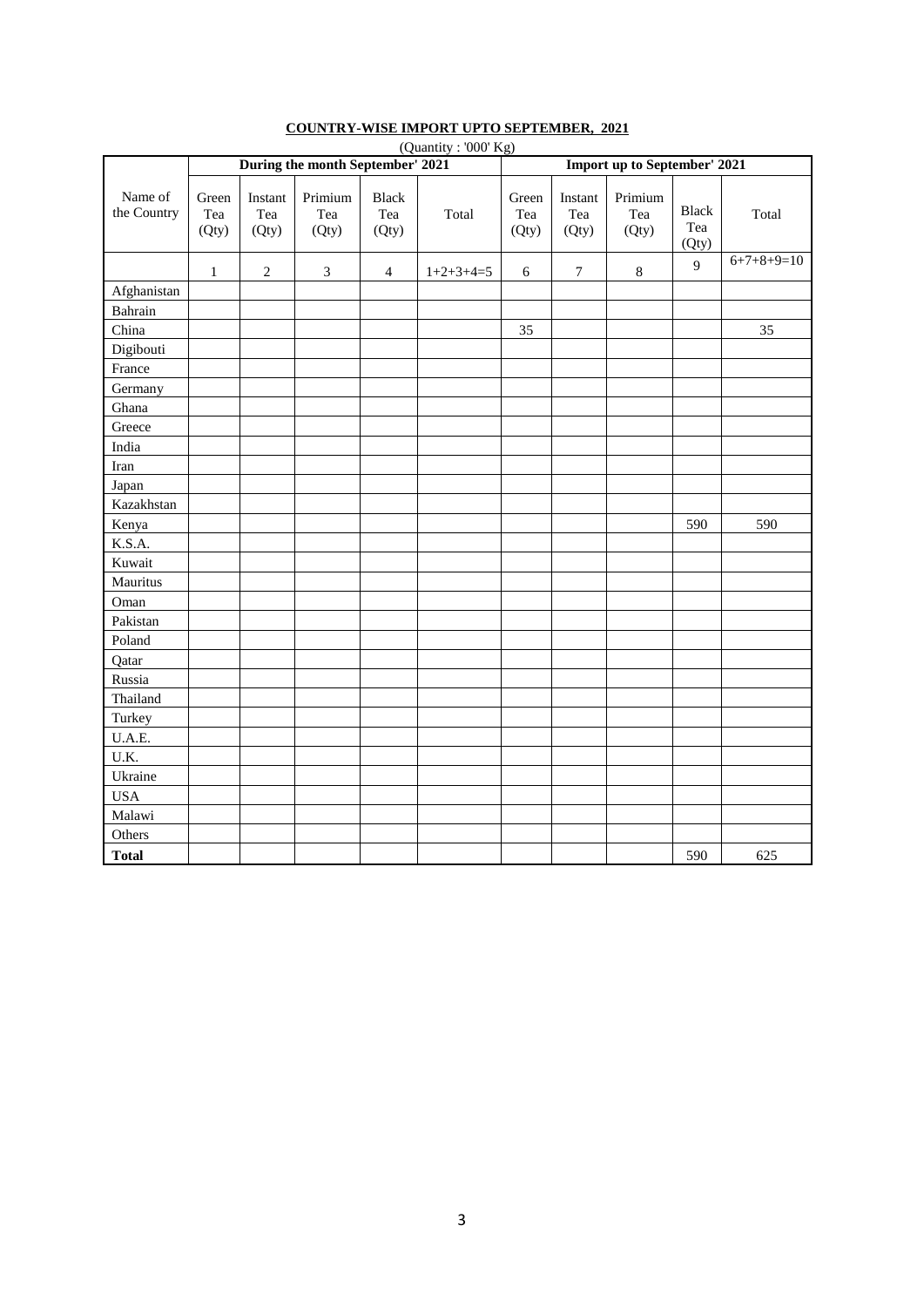## **EX-GARDEN SALE**

**LOOSE TEA**

(Quantity :'000'Kg)

(Value : '000'Tk)

| (Av.Price : Tk. / Kg) |  |
|-----------------------|--|
|                       |  |

|               | Loose tea |              |      |           |           |           |  |  |  |  |
|---------------|-----------|--------------|------|-----------|-----------|-----------|--|--|--|--|
| Month         |           | 2021-2022    |      | 2020-2021 | 2019-2020 |           |  |  |  |  |
|               | Qty       | Av.<br>Price | Qty  | Av. Price | Qty       | Av. Price |  |  |  |  |
| July, $21$    | 462       | 251.07       | 125  | 186.17    | 50        | 144.60    |  |  |  |  |
| August, 21    | 224       | 219.43       | 149  | 177.77    | 83        | 195.00    |  |  |  |  |
| September, 21 | 246       | 241.38       | 219  | 186.16    | 118       | 190       |  |  |  |  |
| October, 21   |           |              | 203  | 178.52    | 193       | 183       |  |  |  |  |
| November, 21  |           |              | 218  | 178.09    | 133       | 169       |  |  |  |  |
| December, 21  |           |              | 223  | 175.25    | 97        | 182       |  |  |  |  |
| January, 22   |           |              | 173  | 182.27    | 105       | 183.77    |  |  |  |  |
| February, 22  |           |              | 156  | 184.75    | 60        | 178.41    |  |  |  |  |
| March, 22     |           |              | 149  | 198.67    | 44        | 184.96    |  |  |  |  |
| April, 22     |           |              | 103  | 212.08    | 150       | 180.11    |  |  |  |  |
| May, 22       |           |              | 229  | 205.03    | 83        | 179.09    |  |  |  |  |
| June, 22      |           |              | 340  | 220.39    | 137       | 172.06    |  |  |  |  |
| <b>Total</b>  | 932       | 240.9        | 2287 | 191.67    | 1253      | 179.44    |  |  |  |  |

## **VALUE ADDED (PACKET) TEA**

|              | Value Added (Packet) Tea     |                              |                          |                              |                              |                          |  |  |  |  |
|--------------|------------------------------|------------------------------|--------------------------|------------------------------|------------------------------|--------------------------|--|--|--|--|
| <b>Month</b> |                              | 2020-2021                    | 2019-2020                |                              |                              | 2018-2019                |  |  |  |  |
|              | Qty                          | Av. .Price                   | Qty                      | Av. Price                    | Qty                          | Av. Price                |  |  |  |  |
| July         | $\overline{\phantom{a}}$     | $\overline{\phantom{0}}$     | $\overline{a}$           |                              |                              |                          |  |  |  |  |
| August       | $\overline{\phantom{a}}$     | $\overline{\phantom{0}}$     | $\overline{\phantom{0}}$ | $\qquad \qquad -$            | $\overline{a}$               | $\qquad \qquad$          |  |  |  |  |
| September    | $\qquad \qquad \blacksquare$ | $\qquad \qquad \blacksquare$ | $\overline{\phantom{0}}$ | $\qquad \qquad \blacksquare$ | $\qquad \qquad \blacksquare$ |                          |  |  |  |  |
| October      | $\qquad \qquad \blacksquare$ | ٠                            |                          |                              |                              |                          |  |  |  |  |
| November     | $\overline{\phantom{a}}$     | $\overline{\phantom{a}}$     | $\overline{\phantom{a}}$ | $\qquad \qquad -$            | $\overline{\phantom{a}}$     | $\overline{\phantom{a}}$ |  |  |  |  |
| December     |                              |                              |                          |                              |                              |                          |  |  |  |  |
| January      | $\overline{\phantom{0}}$     | ٠                            | $\qquad \qquad$          |                              |                              |                          |  |  |  |  |
| February     | $\overline{\phantom{a}}$     | $\overline{\phantom{a}}$     | $\overline{\phantom{a}}$ | $\qquad \qquad \blacksquare$ | $\qquad \qquad \blacksquare$ | $\overline{\phantom{a}}$ |  |  |  |  |
| March        |                              |                              |                          |                              |                              |                          |  |  |  |  |
| April        | $\overline{a}$               | $\overline{a}$               |                          |                              |                              |                          |  |  |  |  |
| May          | $\overline{\phantom{a}}$     | ٠                            | $\overline{\phantom{a}}$ | $\qquad \qquad \blacksquare$ | $\qquad \qquad$              | $\overline{\phantom{a}}$ |  |  |  |  |
| June         |                              |                              |                          |                              |                              |                          |  |  |  |  |
| <b>Total</b> |                              |                              |                          |                              |                              |                          |  |  |  |  |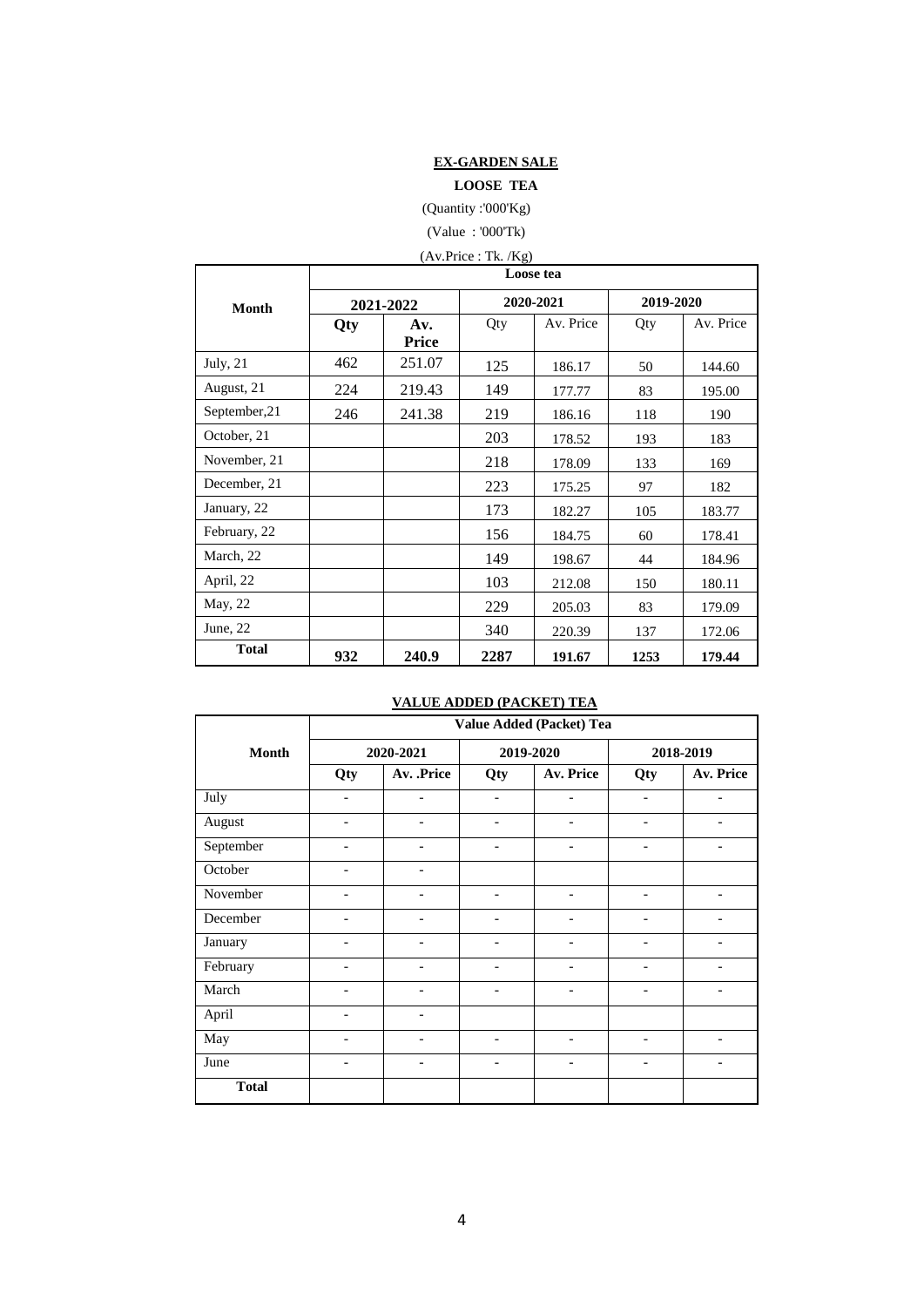#### **EXPORT DURING SEPTEMBER' 2021**

#### **COUNTRIES OF DESTINATION**

(Quantity : '000'Kg)

(Value : '000'Tk)

|                                     |                |                        | (Av. Price: Tk./Kg)     |                        |              |                        |  |  |  |  |  |  |
|-------------------------------------|----------------|------------------------|-------------------------|------------------------|--------------|------------------------|--|--|--|--|--|--|
| <b>Export during September'2021</b> |                |                        |                         |                        |              |                        |  |  |  |  |  |  |
|                                     |                | <b>Loose Tea</b>       |                         | <b>Packet Tea</b>      |              | <b>Total</b>           |  |  |  |  |  |  |
| Name of the<br>Country              | Qty.<br>(Kg)   | Value<br>(FOB)<br>(Tk) | Qty.<br>(Kg)            | Value<br>(FOB)<br>(Tk) | Qty.<br>(Kg) | Value<br>(FOB)<br>(Tk) |  |  |  |  |  |  |
| $\overline{\mathbf{1}}$             | $\overline{2}$ | 3                      | $\overline{\mathbf{4}}$ | 5                      | 6            | 7                      |  |  |  |  |  |  |
| Afghanistan                         |                |                        |                         |                        |              |                        |  |  |  |  |  |  |
| Bahrain                             |                |                        |                         |                        |              |                        |  |  |  |  |  |  |
| China                               |                |                        |                         |                        |              |                        |  |  |  |  |  |  |
| France<br>Germany                   |                |                        |                         |                        |              |                        |  |  |  |  |  |  |
| Ghana                               |                |                        |                         |                        |              |                        |  |  |  |  |  |  |
| Greece                              |                |                        |                         |                        |              |                        |  |  |  |  |  |  |
| India                               |                |                        |                         |                        |              |                        |  |  |  |  |  |  |
| Japan                               |                |                        |                         |                        |              |                        |  |  |  |  |  |  |
| Kuwait                              |                |                        |                         |                        |              |                        |  |  |  |  |  |  |
| K.S.A                               |                |                        |                         |                        |              |                        |  |  |  |  |  |  |
| Mauritus                            |                |                        |                         |                        |              |                        |  |  |  |  |  |  |
| Oman                                |                |                        |                         |                        |              |                        |  |  |  |  |  |  |
| Pakistan                            | 10             | 4140                   |                         |                        | 10           | 4140                   |  |  |  |  |  |  |
| Poland                              |                |                        |                         |                        |              |                        |  |  |  |  |  |  |
| Qatar                               |                |                        |                         |                        |              |                        |  |  |  |  |  |  |
| Thailand                            |                |                        |                         |                        |              |                        |  |  |  |  |  |  |
| Turkey                              |                |                        |                         |                        |              |                        |  |  |  |  |  |  |
| U.A.E.                              |                |                        |                         |                        |              |                        |  |  |  |  |  |  |
| U.K                                 |                |                        |                         |                        |              |                        |  |  |  |  |  |  |
| U.S.A.                              |                |                        | 6                       | 3368                   | 6            | 3368                   |  |  |  |  |  |  |
| <b>TOTAL</b>                        | 10             | 4140                   | 6                       | 3368                   | 16           | 7508                   |  |  |  |  |  |  |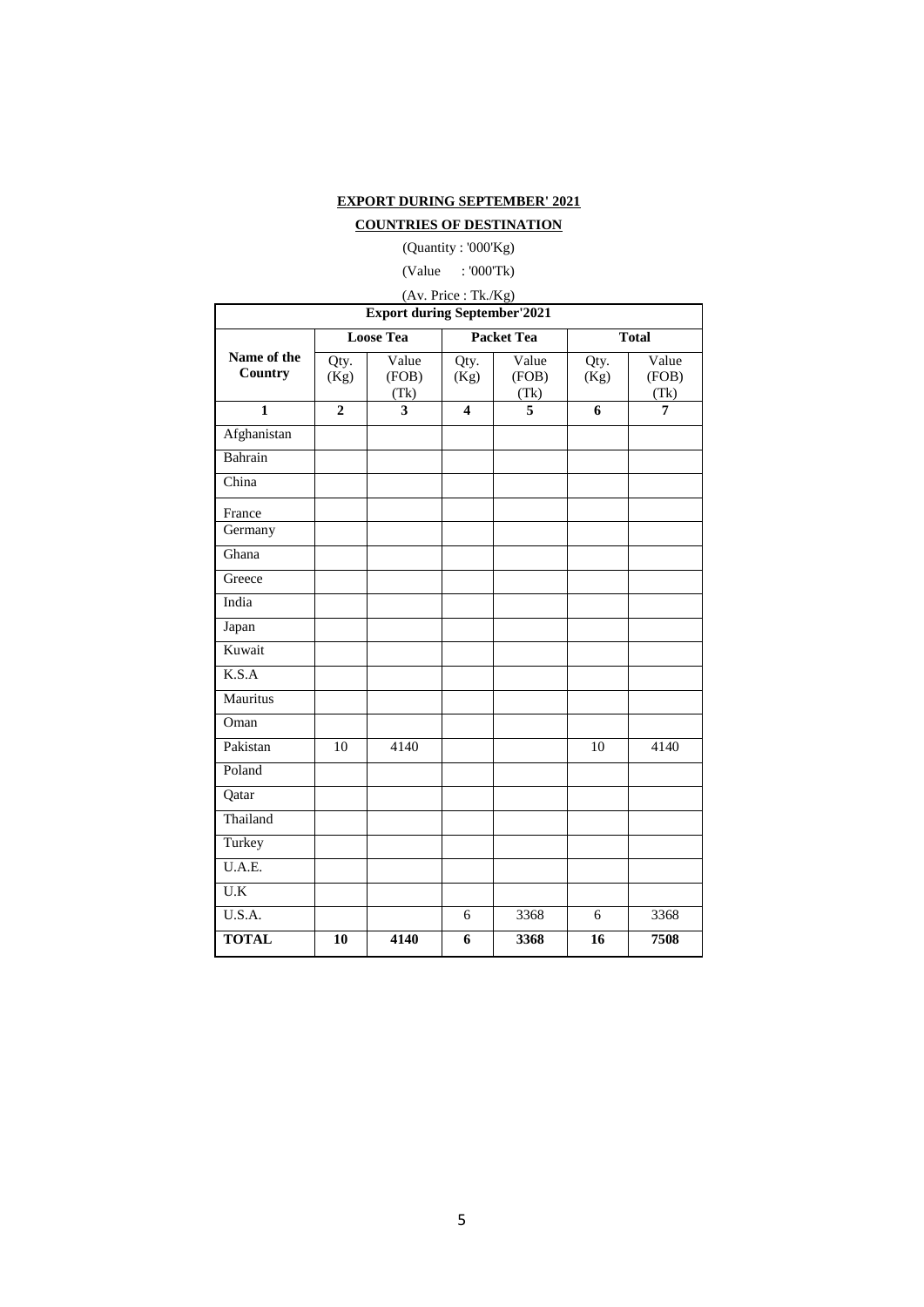#### **EXPORT DURING SEPTEMBER' 2020**

#### **COUNTRIES OF DESTINATION**

(Quantity :'000'Kg)

(Value : '000'Tk) (Av.Price : Tk. /Kg)

|                        |                 | <b>Export during September'20</b> |                          |                  |                 |                  |
|------------------------|-----------------|-----------------------------------|--------------------------|------------------|-----------------|------------------|
|                        |                 | Loose Tea                         |                          | Packet Tea       |                 | Total            |
| Name of the<br>Country | Qty.            | Value<br>(FOB)                    | Qty.                     | Value<br>(FOB)   | Qty.            | Value<br>(FOB)   |
| $\mathbf{1}$           | $\overline{2}$  | 3                                 | 4                        | 5                | 6               | $\overline{7}$   |
| Afghanistan            |                 |                                   |                          |                  |                 |                  |
| Bahrain                |                 |                                   |                          |                  |                 |                  |
| China                  |                 |                                   |                          |                  |                 |                  |
| France                 |                 |                                   |                          |                  |                 |                  |
| Germany                |                 |                                   |                          |                  |                 |                  |
| Ghana                  |                 |                                   |                          |                  |                 |                  |
| Greece                 |                 |                                   | $\overline{\mathcal{L}}$ | 1177             | $\overline{4}$  | 1178             |
| India                  |                 |                                   |                          |                  |                 |                  |
| Japan                  |                 |                                   | $\overline{2}$           | $\overline{500}$ | 1126            | $\overline{500}$ |
| Kuwait                 |                 |                                   |                          |                  |                 |                  |
| K.S.A                  |                 |                                   | 10                       | 3219             | 10              | 3219             |
| Mauritus               |                 |                                   |                          |                  |                 |                  |
| Oman                   |                 |                                   |                          |                  |                 |                  |
| Pakistan               | $\overline{72}$ | 14217                             |                          |                  | $\overline{72}$ | 14217            |
| Poland                 |                 |                                   |                          |                  |                 |                  |
| Qatar                  |                 |                                   |                          |                  |                 |                  |
| Thailand               |                 |                                   |                          |                  |                 |                  |
| Turkey                 |                 |                                   |                          |                  |                 |                  |
| U.A.E.                 |                 |                                   | 13                       | 6556             | 13              | 6556             |
| U.K                    |                 |                                   |                          |                  |                 |                  |
| <b>USA</b>             |                 |                                   | 7                        | 1442             | $\overline{7}$  | 1442             |
| Switzerland            |                 |                                   |                          |                  |                 |                  |
| Brunei                 |                 |                                   | 1                        | 588              | 1               | 588              |
| Cyprus                 |                 |                                   |                          |                  |                 |                  |
|                        |                 |                                   |                          |                  |                 |                  |
| <b>TOTAL</b>           | $\overline{72}$ | 14217                             | 37                       | 13482            | 109             | 27699            |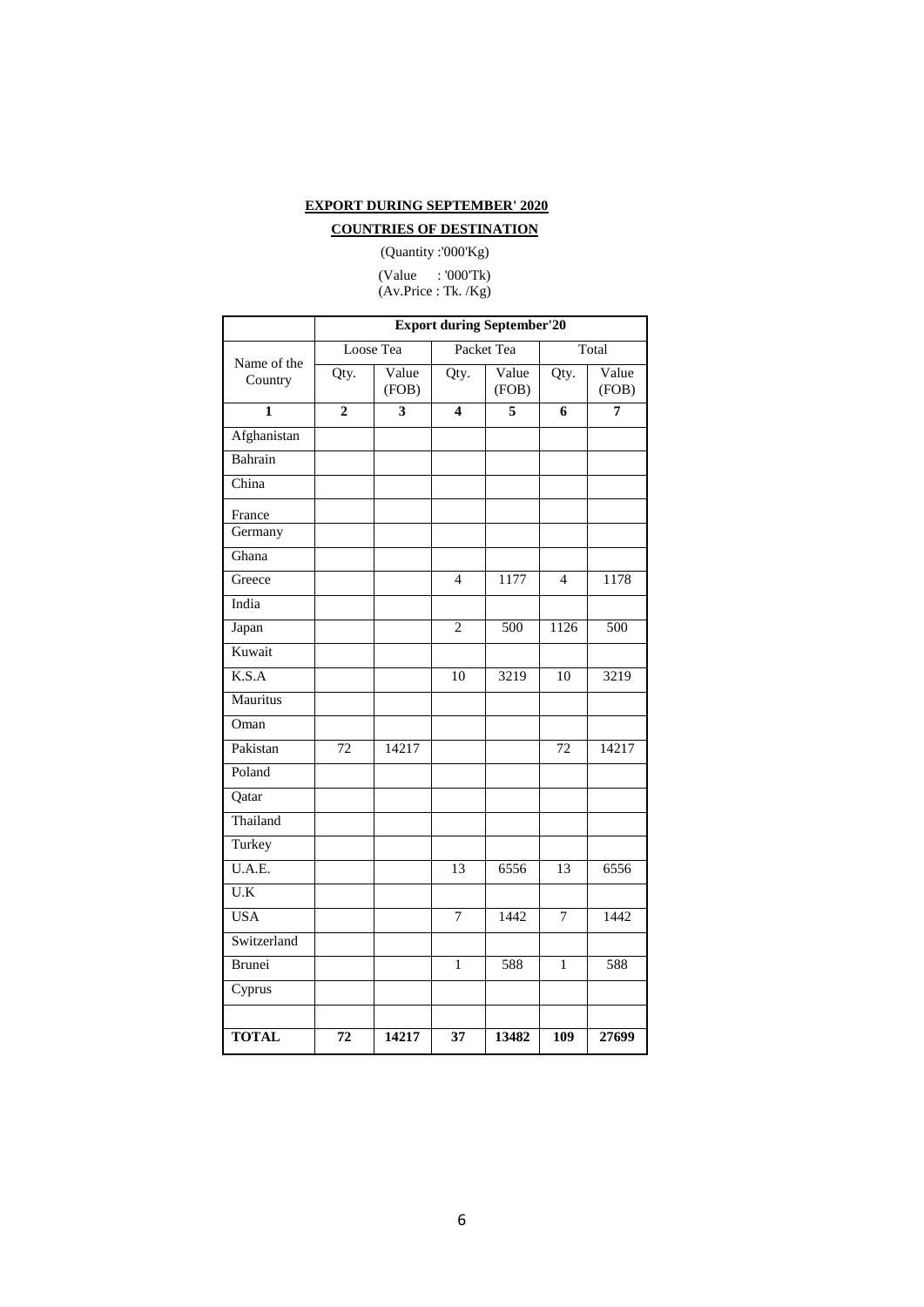#### **COUNTRY-WISE EXPORT UPTO SEPTEMBER, 2021 -22 AND 2020-21**

(Quantity : '000' Kg)

(Value : '000' Tk)

(Av. Price : Tk. /Kg)

| Name of        |     | Export up to September, 2021 - 22 |     |            |     |       | Export up to September, 2020 - 21 |       |                |       |                |         |
|----------------|-----|-----------------------------------|-----|------------|-----|-------|-----------------------------------|-------|----------------|-------|----------------|---------|
| the<br>Country |     | Loose Tea                         |     | Packet Tea |     | Total | Loose Tea<br>Packet Tea           |       |                |       | Total          |         |
|                | Qty | Value                             | Qty | Value      | Qty | Value | Qty                               | Value | Qty            | Value | Qty            | Value   |
| Afghanistan    |     |                                   |     |            |     |       |                                   |       |                |       |                |         |
| Australia      |     |                                   |     |            |     |       |                                   |       |                |       |                |         |
| Bahrain        |     |                                   |     |            |     |       |                                   |       |                |       |                |         |
| Brunei         |     |                                   |     |            |     |       |                                   |       | $\mathbf{1}$   | 588   | $\mathbf{1}$   | 588     |
| Cyprus         |     |                                   |     |            |     |       |                                   |       | $\sqrt{2}$     | 700   | $\sqrt{2}$     | 700     |
| Canada         |     |                                   |     |            |     |       |                                   |       |                |       |                |         |
| China          |     |                                   |     |            |     |       |                                   |       |                |       |                |         |
| Djibouti       |     |                                   |     |            |     |       |                                   |       |                |       |                |         |
| Dubai          |     |                                   |     |            |     |       |                                   |       |                |       |                |         |
| France         |     |                                   |     |            |     |       |                                   |       | $\mathbf{1}$   | 490   | $\mathbf{1}$   | 490     |
| Germany        |     |                                   |     |            |     |       |                                   |       |                |       |                |         |
| Ghana          |     |                                   |     |            |     |       |                                   |       |                |       |                |         |
| Greece         |     |                                   |     |            |     |       |                                   |       | $\overline{4}$ | 1177  | $\overline{4}$ | 1177    |
| Italy          |     |                                   |     |            |     |       |                                   |       |                |       |                |         |
| India          |     |                                   |     |            |     |       |                                   |       |                | 8     |                | $\,8\,$ |
| Iran           |     |                                   |     |            |     |       |                                   |       |                |       |                |         |
| Japan          |     |                                   |     |            |     |       |                                   |       | $\overline{c}$ | 500   | 2              | 500     |
| Kazakhstan     |     |                                   |     |            |     |       |                                   |       |                |       |                |         |
| Kenya          |     |                                   |     |            |     |       |                                   |       |                |       |                |         |
| K.S.A.         |     |                                   |     |            |     |       |                                   |       | 14             | 4719  | 14             | 4719    |
| Kuwait         |     |                                   |     |            |     |       |                                   |       | 21             | 5562  | $21\,$         | 5562    |
| Mauritus       |     |                                   |     |            |     |       |                                   |       |                |       |                |         |
| Malaysia       |     |                                   |     |            |     |       |                                   |       |                |       |                |         |
| Newzeland      |     |                                   |     |            |     |       |                                   |       |                |       |                |         |
| Oman           |     |                                   |     |            |     |       |                                   |       |                |       |                |         |
| Pakistan       | 10  | 4140                              |     |            | 10  | 4140  | 295                               | 35390 |                |       | 295            | 35390   |
| Poland         |     |                                   |     |            |     |       |                                   |       |                |       |                |         |
| Qatar          |     |                                   |     |            |     |       |                                   |       |                |       |                |         |
| Russia         |     |                                   |     |            |     |       |                                   |       |                |       |                |         |
| Thailand       |     |                                   |     |            |     |       |                                   |       |                |       |                |         |
| Turkey         |     |                                   |     |            |     |       |                                   |       |                |       |                |         |
| U.A.E.         |     |                                   |     |            |     |       |                                   |       | 55             | 14944 | 55             | 14944   |
| U.K.           |     |                                   |     |            |     |       |                                   |       |                |       |                |         |
| Ukraine        |     |                                   |     |            |     |       |                                   |       |                |       |                |         |
| <b>USA</b>     |     |                                   | 6   | 3368       | 6   | 3368  |                                   |       | 17             | 6185  | 17             | 6185    |
| Switzerland    |     |                                   |     |            |     |       |                                   |       |                |       |                |         |
| others         |     |                                   |     |            |     |       |                                   |       |                |       |                |         |
| <b>Total</b>   | 10  | 4140                              | 6   | 3368       | 16  | 7508  | 295                               | 35390 | 117            | 34873 | 412            | 70263   |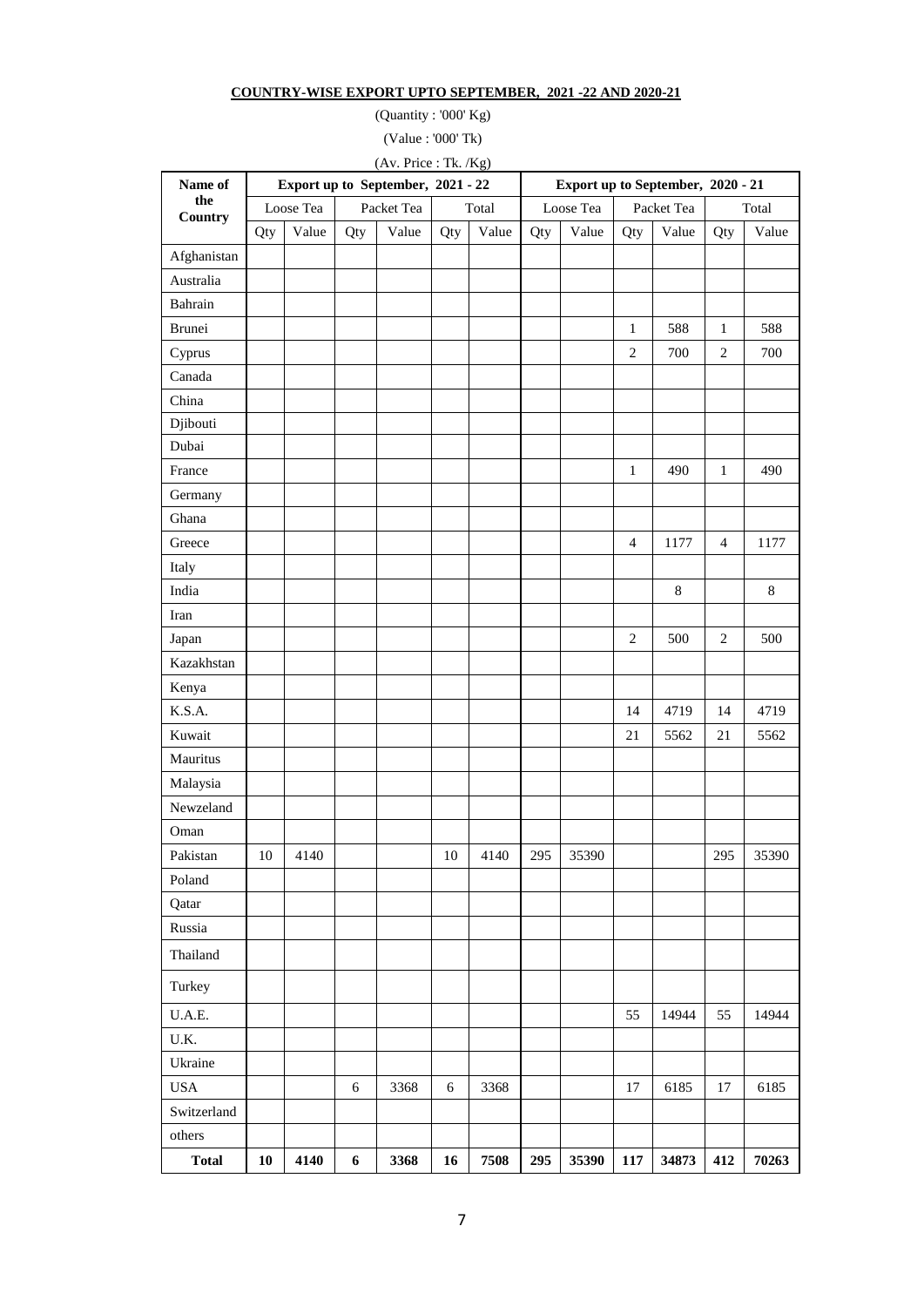## **EXPORTERS & EXPORT DURING AND UPTO AUGUST, 2021-2022**

(Quantity : '000' Kg)

(Value : '000' Tk) (Av. Price : Tk./Kg

|                                      |                |                         |                         | <b>Export During the month September, 2021</b> |     | Cumulative export up to the month |     |                  |     |               |     |               |
|--------------------------------------|----------------|-------------------------|-------------------------|------------------------------------------------|-----|-----------------------------------|-----|------------------|-----|---------------|-----|---------------|
| Name of the                          |                | Loose Tea               |                         | Packet Tea                                     |     | Total                             |     | Loose Tea        |     | Packet Tea    |     | Total         |
| <b>Exporters</b>                     | Qty            | Value<br>(Tk)           | Qty                     | Value<br>(Tk)                                  | Qty | Value<br>(Tk)                     | Qty | Value<br>(Tk)    | Qty | Value<br>(Tk) | Qty | Value<br>(Tk) |
|                                      |                | (FOB)                   |                         | (FOB)                                          |     | (FOB)                             |     | (FOB)            |     | (FOB)         |     | (FOB)         |
| $\mathbf{1}$                         | $\overline{2}$ | $\overline{\mathbf{3}}$ | $\overline{\mathbf{4}}$ | 5                                              | 6   | $\overline{7}$                    | 8   | $\boldsymbol{9}$ | 10  | 11            | 12  | 13            |
| Abul Khair Consumer<br>Products Ltd. |                |                         |                         |                                                |     |                                   |     |                  | 83  | 14093         | 83  | 14093         |
| A.Kabir Ltd                          |                |                         |                         |                                                |     |                                   |     |                  |     |               |     |               |
| Azad Enterprise Ltd.                 |                |                         |                         |                                                |     |                                   |     |                  |     |               |     |               |
| <b>Ahmad Trading</b>                 |                |                         |                         |                                                |     |                                   |     |                  |     |               |     |               |
| The Consolidated Tea<br>& Lands      | 10             | 4140                    |                         |                                                | 10  | 4140                              | 19  | 8266             |     |               | 19  | 8266          |
| Deundee Tea Co.Ltd                   |                |                         |                         |                                                |     |                                   |     |                  |     |               |     |               |
| DuncanBrothers(BD)<br>Ltd            |                |                         |                         |                                                |     |                                   |     |                  |     |               |     |               |
| EliteInternational Ltd               |                |                         |                         |                                                |     |                                   |     |                  |     |               |     |               |
| Haji Ahmed Brs.                      |                |                         |                         |                                                |     |                                   |     |                  |     |               |     |               |
| H.R.C.Syndicate Ltd.                 |                |                         |                         |                                                |     |                                   |     |                  |     |               |     |               |
| James Finlay P.L.C.                  |                |                         |                         |                                                |     |                                   |     |                  |     |               |     |               |
| Ispahani Tea Ltd.                    |                |                         | 6                       | 3368                                           | 6   | 3368                              |     |                  | 6   | 3368          | 6   | 3368          |
| Monir Sha & Sons                     |                |                         |                         |                                                |     |                                   |     |                  |     |               |     |               |
| Haldavelly Tea Co.<br>Ltd            |                |                         |                         |                                                |     |                                   |     |                  |     |               |     |               |
| Orion Tea Co.Ltd                     |                |                         |                         |                                                |     |                                   |     |                  |     |               |     |               |
| Shaw Wallace (BD)<br>Limited         |                |                         |                         |                                                |     |                                   |     |                  |     |               |     |               |
| Unilever (BD) Ltd.                   |                |                         |                         |                                                |     |                                   |     |                  |     |               |     |               |
| Kazi & Kazi T.E Ltd                  |                |                         |                         |                                                |     |                                   |     |                  | 16  | 5513          | 16  | 5513          |
| Meghna Tea co. Ltd                   |                |                         |                         |                                                |     |                                   |     |                  |     |               |     |               |
| M M Tea Estate Ltd.                  |                |                         |                         |                                                |     |                                   |     |                  |     |               |     |               |
| Tetly (ACI) BD. Ltd                  |                |                         |                         |                                                |     |                                   |     |                  |     |               |     |               |
| TOTAL                                | 10             | 4,140                   | 6                       | 3,368                                          | 16  | 7,508                             | 19  | 8266             | 105 | 22974         | 125 | 31240         |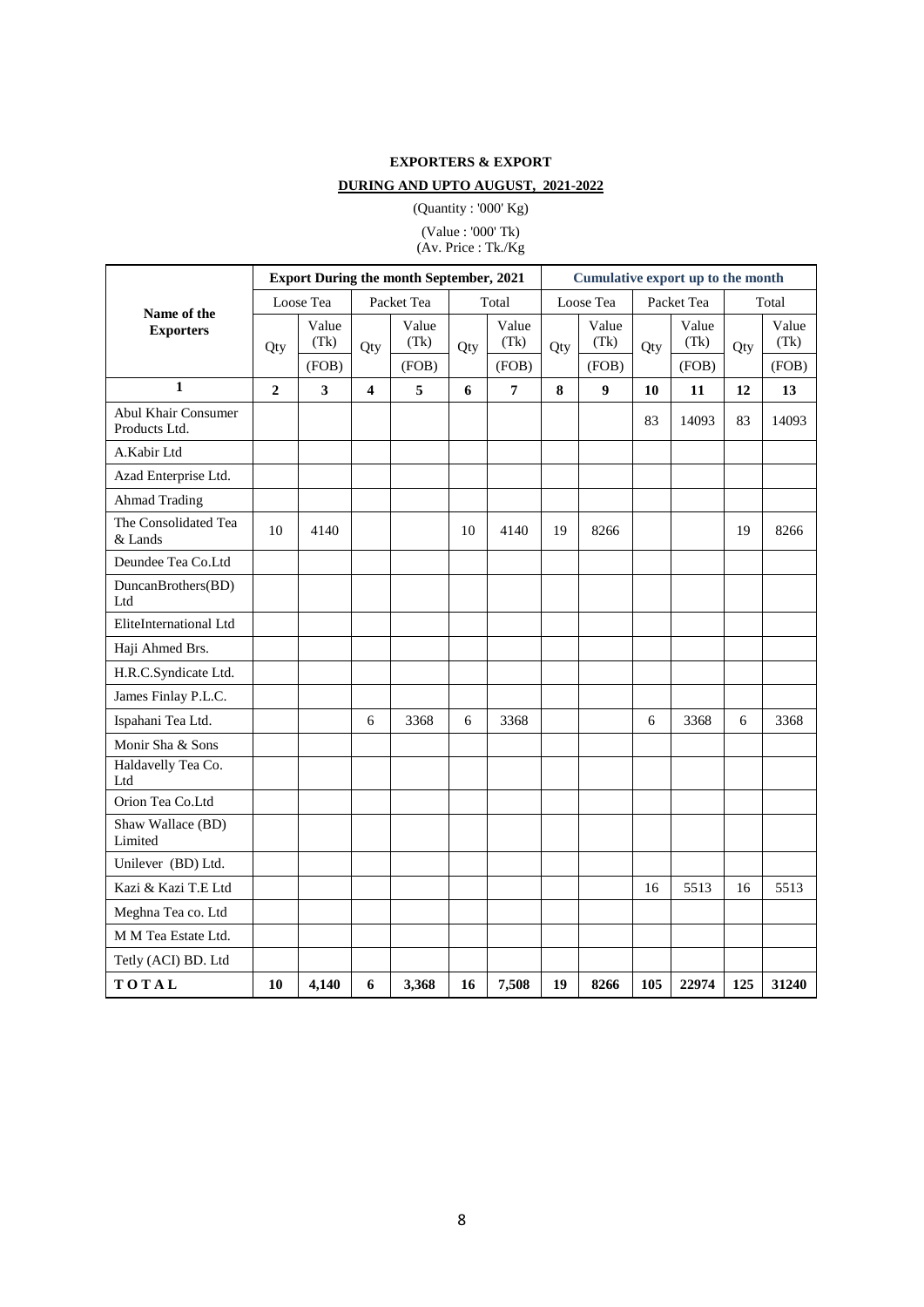## **COUNTRY-WISE EXPORT FOR 2021-2022 AND 2020-2021**

(Quantity : '000' Kg)

(Value : '000' Tk)

(Av. Price : Tk. /Kg)

| Name of        |     |                  |     | Export For the year, 2021-2022 |        |              | Export For the year, 2020-2021 |                  |                |                   |                |              |
|----------------|-----|------------------|-----|--------------------------------|--------|--------------|--------------------------------|------------------|----------------|-------------------|----------------|--------------|
| the<br>Country |     | <b>Loose Tea</b> |     | <b>Packet Tea</b>              |        | <b>Total</b> |                                | <b>Loose Tea</b> |                | <b>Packet Tea</b> |                | <b>Total</b> |
|                | Qty | <b>Value</b>     | Qty | <b>Value</b>                   | Qty    | <b>Value</b> | Qty                            | <b>Value</b>     | Qty            | <b>Value</b>      | Qty            | <b>Value</b> |
| Afghanistan    |     |                  |     |                                |        |              |                                |                  |                |                   |                |              |
| Australia      |     |                  |     |                                |        |              |                                |                  |                | 108               |                | 108          |
| Bahrain        |     |                  |     |                                |        |              |                                |                  | $\mathbf{1}$   | 291               | $\mathbf{1}$   | 291          |
| Brunei         |     |                  |     |                                |        |              |                                |                  | $\mathbf{1}$   | 588               | $\mathbf{1}$   | 588          |
| Cyprus         |     |                  |     |                                |        |              |                                |                  | $\overline{4}$ | 1544              | $\overline{4}$ | 1544         |
| Canada         |     |                  |     |                                |        |              |                                |                  | $\overline{2}$ | 735               | $\overline{2}$ | 735          |
| China          |     |                  |     |                                |        |              | $\overline{4}$                 | 1034             |                |                   | $\overline{4}$ | 1034         |
| Djibouti       |     |                  |     |                                |        |              |                                |                  |                |                   |                |              |
| Dubai          |     |                  |     |                                |        |              |                                |                  |                |                   |                |              |
| France         |     |                  |     |                                |        |              |                                |                  | $\mathbf{1}$   | 490               | $\mathbf{1}$   | 490          |
| Germany        |     |                  |     |                                |        |              |                                |                  |                |                   |                |              |
| Ghana          |     |                  |     |                                |        |              |                                |                  |                |                   |                |              |
| Greece         |     |                  |     |                                |        |              |                                |                  | $8\,$          | 2681              | 8              | 2681         |
| Italy          |     |                  |     |                                |        |              |                                |                  | 3              | 1106              | 3              | 1106         |
| India          |     |                  |     |                                |        |              |                                |                  |                | $\,8\,$           |                | 8            |
| Iran           |     |                  |     |                                |        |              |                                |                  |                |                   |                |              |
| Japan          |     |                  |     |                                |        |              | 1                              | 363              | $\overline{c}$ | 500               | 3              | 863          |
| Kazakhstan     |     |                  |     |                                |        |              |                                |                  |                |                   |                |              |
| Kenya          |     |                  |     |                                |        |              |                                |                  |                |                   |                |              |
| K.S.A.         |     |                  |     |                                |        |              |                                |                  | 17             | 6102              | 17             | 6102         |
| Kuwait         |     |                  |     |                                |        |              |                                |                  | 44             | 11877             | 44             | 11877        |
| Mauritus       |     |                  |     |                                |        |              |                                |                  | $\mathbf{1}$   | 433               | $\mathbf{1}$   | 433          |
| Malaysia       |     |                  |     |                                |        |              |                                |                  | $\overline{2}$ | 787               | $\overline{2}$ | 787          |
| Newzeland      |     |                  |     |                                |        |              |                                |                  |                |                   |                |              |
| Oman           |     |                  |     |                                |        |              |                                |                  |                |                   |                |              |
| Pakistan       | 19  | 8266             |     |                                | $20\,$ | 8266         | 513                            | 88075            |                |                   | 513            | 88075        |
| Poland         |     |                  |     |                                |        |              |                                |                  |                |                   |                |              |
| Qatar          |     |                  |     |                                |        |              |                                |                  | $\mathbf{1}$   | 119               | $\mathbf{1}$   | 119          |
| Russia         |     |                  |     |                                |        |              |                                |                  |                |                   |                |              |
| Thailand       |     |                  |     |                                |        |              |                                |                  |                |                   |                |              |
| Turkey         |     |                  |     |                                |        |              |                                |                  |                |                   |                |              |
| U.A.E.         |     |                  | 83  | 14093                          | 83     | 14093        |                                |                  | 552            | 104579            | 552            | 104579       |
| U.K.           |     |                  |     |                                |        |              |                                |                  |                |                   |                |              |
| Ukraine        |     |                  |     |                                |        |              |                                |                  |                |                   |                |              |
| <b>USA</b>     |     |                  | 22  | 8881                           | $22\,$ | 8881         |                                |                  | 85             | 34300             | 85             | 34300        |
| Switzerland    |     |                  |     |                                |        |              |                                |                  | $\mathbf{1}$   | 416               | $\mathbf{1}$   | 416          |
| Others         |     |                  |     |                                |        |              |                                |                  |                |                   |                |              |
| <b>Total</b>   | 19  | 8266             | 105 | 22974                          | 125    | 31240        | 518                            | 89472            | 725            | 166664            | 1243           | 256136       |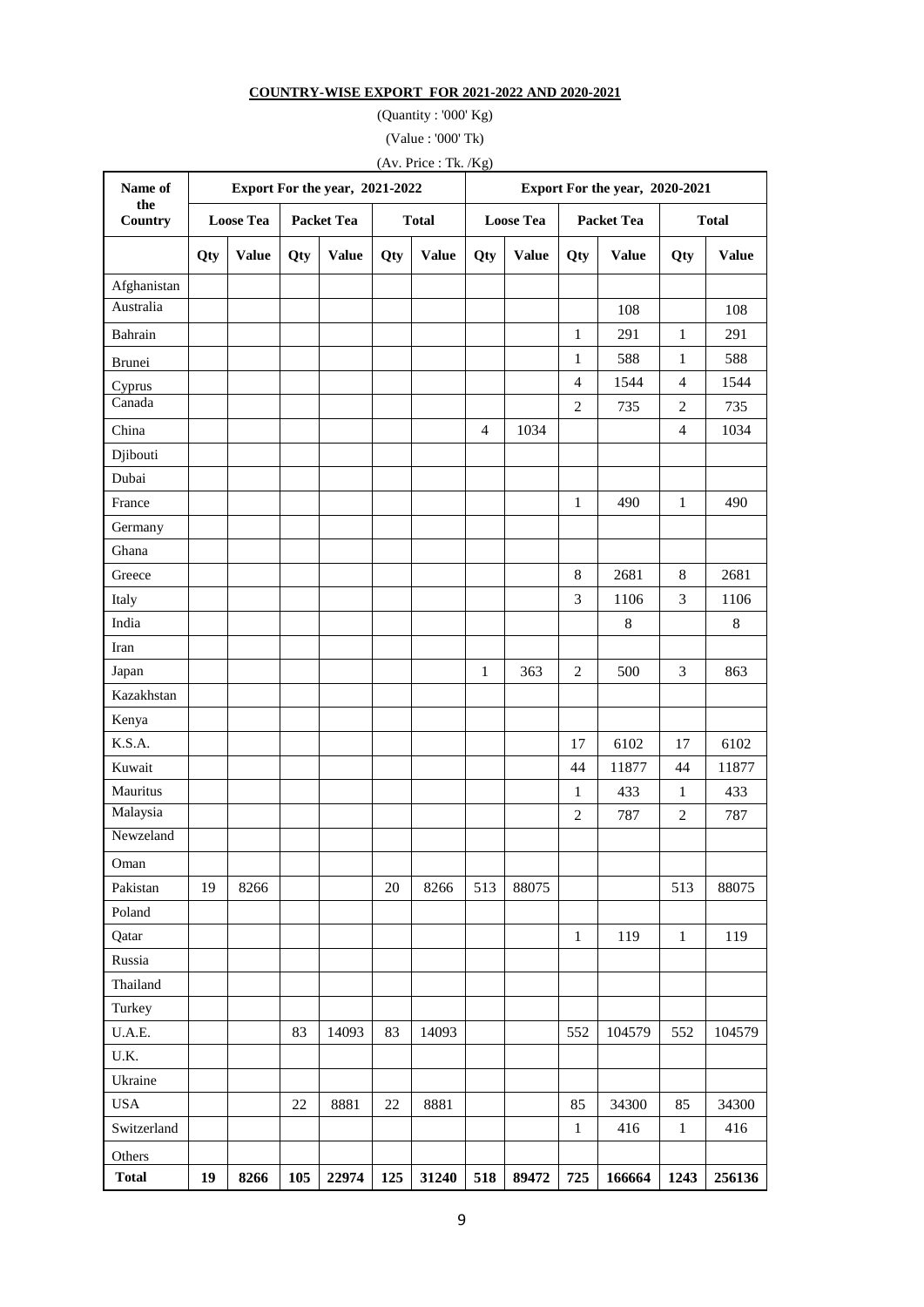## **EXPORTERS & EXPORT FOR 2021-22 AND 2020-21**

(Quantity : '000' Kg)

(Value : '000' Tk)

# (Av. Price : Tk. /Kg)

|                                               |                  |                       |                   | Export For the year 2021-22 |     |                       | <b>Export For the year 2020-21</b> |                       |                   |                       |              |                       |
|-----------------------------------------------|------------------|-----------------------|-------------------|-----------------------------|-----|-----------------------|------------------------------------|-----------------------|-------------------|-----------------------|--------------|-----------------------|
| Name of the                                   | <b>Loose Tea</b> |                       | <b>Packet Tea</b> |                             |     | <b>Total</b>          | <b>Loose Tea</b>                   |                       | <b>Packet Tea</b> |                       | <b>Total</b> |                       |
| <b>Exporters</b>                              | Qty              | <b>Value</b><br>(FOB) | Qty               | <b>Value</b><br>(FOB)       | Qty | <b>Value</b><br>(FOB) | Qty                                | <b>Value</b><br>(FOB) | Qty               | <b>Value</b><br>(FOB) | Qty          | <b>Value</b><br>(FOB) |
| Abul Khair<br><b>Consumer Products</b><br>Ltd |                  |                       | 83                | 14093                       | 83  | 14093                 |                                    |                       | 540               | 94574                 | 540          | 94574                 |
| A.Kabir Ltd                                   |                  |                       |                   |                             |     |                       |                                    |                       |                   |                       |              |                       |
| Azad Enterprise Ltd.                          |                  |                       |                   |                             |     |                       |                                    |                       |                   |                       |              |                       |
| <b>Ahmad Trading</b>                          |                  |                       |                   |                             |     |                       |                                    |                       |                   |                       |              |                       |
| The Consolidated<br>Tea & Lands               | 19               | 8266                  |                   |                             | 19  | 8266                  | 488                                | 85544                 |                   |                       | 488          | 85544                 |
| Deundee Tea Co.Ltd                            |                  |                       |                   |                             |     |                       |                                    |                       |                   |                       |              |                       |
| DuncanBrothers(BD)<br>Ltd                     |                  |                       |                   |                             |     |                       |                                    |                       |                   |                       |              |                       |
| EliteInternational<br>Ltd                     |                  |                       |                   |                             |     |                       |                                    |                       |                   |                       |              |                       |
| Haji Ahmed Brs.                               |                  |                       |                   |                             |     |                       |                                    |                       |                   |                       |              |                       |
| H.R.C.Syndicate<br>Ltd.                       |                  |                       |                   |                             |     |                       |                                    |                       |                   |                       |              |                       |
| James Finlay P.L.C.                           |                  |                       |                   |                             |     |                       |                                    |                       |                   |                       |              |                       |
| Ispahani Tea Ltd.                             |                  |                       | 6                 | 3368                        | 6   | 3368                  |                                    |                       | 16                | 3292                  | 16           | 3292                  |
| Monir Sha & Sons                              |                  |                       |                   |                             |     |                       |                                    |                       |                   |                       |              |                       |
| Haldavelly Tea Co.<br>Ltd                     |                  |                       |                   |                             |     |                       |                                    |                       |                   |                       |              |                       |
| Orion Tea Co.Ltd                              |                  |                       |                   |                             |     |                       |                                    |                       | 98                | 37282                 | 98           | 37282                 |
| Shaw Wallace (BD)<br>Limited                  |                  |                       |                   |                             |     |                       |                                    |                       |                   |                       |              |                       |
| Unilever (BD) Ltd.                            |                  |                       |                   |                             |     |                       |                                    |                       |                   |                       |              |                       |
| Kazi & Kazi T.E Ltd                           |                  |                       | 16                | 5513                        | 16  | 5513                  | $\mathbf{1}$                       | 363                   | 71                | 31508                 | 72           | 31871                 |
| Meghna Tea co. Ltd                            |                  |                       |                   |                             |     |                       | 25                                 | 2531                  |                   |                       | 25           | 2531                  |
| M M Tea Estate Ltd.                           |                  |                       |                   |                             |     |                       | 4                                  | 1034                  |                   |                       | 4            | 1034                  |
| Tetly (ACI) BD. Ltd                           |                  |                       |                   |                             |     |                       |                                    |                       |                   | $\,8\,$               |              | $\,$ 8 $\,$           |
| TOTAL                                         | 19               | 8266                  | 105               | 22974                       | 125 | 31240                 | 518                                | 89472                 | 725               | 166664                | 1243         | 256136                |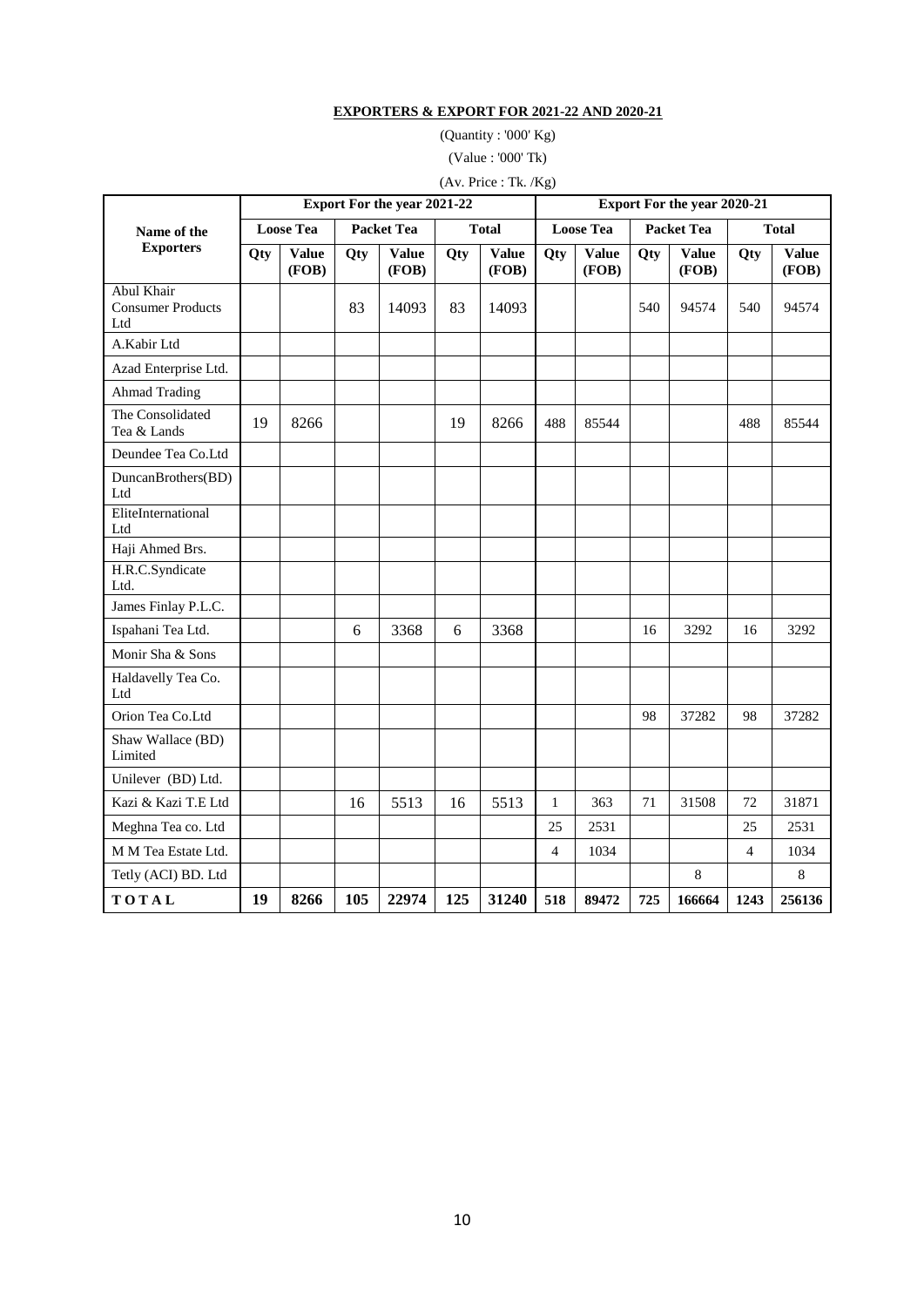#### **ANNUAL EXPORT**

#### (Quantity : '000' Kg)

 $\rm (Value: US \$ )

|            | (Av. Price: 'US \$/ Kg')           |                                                         |            |                                      |                                                          |            |                                    |  |  |  |  |  |
|------------|------------------------------------|---------------------------------------------------------|------------|--------------------------------------|----------------------------------------------------------|------------|------------------------------------|--|--|--|--|--|
|            | <b>LOOSE TEA</b>                   |                                                         |            | <b>VALUE ADDED TEA</b>               | <b>TOTAL</b>                                             |            |                                    |  |  |  |  |  |
| <b>OTY</b> | <b>AV.PRIC</b><br>E PER<br>KG.(US) | <b>VALUE(IN</b><br><b>THOUSAND</b><br>(S <sub>s</sub> ) | <b>OTY</b> | <b>AV.PRICE</b><br>PER KG<br>(US \$) | <b>VALUE</b> (IN<br><b>THOUSAN)</b><br>(S <sub>s</sub> ) | <b>OTY</b> | <b>AV.PRICE</b><br>PER KG<br>(USS) |  |  |  |  |  |
| 13.150     |                                    | 15.402                                                  | 652        | 1.63                                 | .066                                                     | .          |                                    |  |  |  |  |  |

**VALUE(IN** 

| Year<br>(July-June) |                    | E PER<br>KG.(US<br>$\boldsymbol{\$})$ | <b>THOUSAND</b><br>(S \$) |     | PER KG<br>(US \$) | THOUSAN)<br>(S <sup>s</sup> ) |        | PER KG<br>(US \$) | <b>THOUSAND</b><br>$US$ \$) |
|---------------------|--------------------|---------------------------------------|---------------------------|-----|-------------------|-------------------------------|--------|-------------------|-----------------------------|
| 2001-02             | 13,150             | 1.17                                  | 15,402                    | 652 | 1.63              | 1,066                         | 13,802 | 1.19              | 16,468                      |
| 2002-03             | 11,193             | 1.19                                  | 13,270                    | 973 | 1.84              | 1,792                         | 12,166 | 1.24              | 15,062                      |
| 2003-04             | 12,023             | 1.2                                   | 14,471                    | 437 | 2.22              | 968                           | 12,460 | 1.24              | 15,439                      |
| 2004-05             | 12,019             | 1.24                                  | 14,844                    | 337 | 2.15              | 725                           | 12,356 | 1.26              | 15,569                      |
| 2005-06             | 8,637              | 1.25                                  | 10,827                    | 385 | 2.13              | 822                           | 9,022  | 1.29              | 11,649                      |
| 2006-07             | 4,350              | 1.18                                  | 5,115                     | 478 | 2.3               | 1,101                         | 4,828  | 1.29              | 6,216                       |
| 2007-08             | 10,299             | 1.3                                   | 13,350                    | 499 | 2.37              | 1,183                         | 10,798 | 1.35              | 14,533                      |
| 2008-09             | 5,822              | 1.87                                  | 10,871                    | 329 | 2.59              | 852                           | 6,151  | 1.91              | 11,723                      |
| 2009-10             | 1,777              | 2.18                                  | 3,879                     | 300 | 3.02              | 906                           | 2,077  | 2.30              | 4,785                       |
| 2010-11             | 963                | 1.88                                  | 1,827                     | 197 | 3.77              | 742                           | 1,160  | 2.21              | 2,569                       |
| 2011-12             | 1,495              | 1.61                                  | 2,414                     | 116 | 3.44              | 399                           | 1,611  | 1.75              | 2,813                       |
| 2012-13             | 620                | 2.24                                  | 1,388                     | 232 | 2.84              | 658                           | 852    | 2.40              | 2,046                       |
| $2013 - 14$         | $\overline{1,542}$ | 1.37                                  | 2,113                     | 224 | 3.37              | 754                           | 1,766  | 1.62              | 2,867                       |
| $2014 - 15$         | 1,334              | 1.41                                  | 1,892                     | 79  | 3.33              | 263                           | 1,413  | 1.53              | 2,155                       |
| 2015-16             | 38                 | 3.71                                  | 141                       | 438 | 3.24              | 1419                          | 476    | 3.28              | 1560                        |
| 2016-17             | 2164               | 1.70                                  | 3688                      | 156 | 3.21              | 501                           | 2,320  | 1.81              | 4189                        |
| 2017-18             | 279                | 2.11                                  | 589                       | 501 | 3.38              | 1691                          | 780    | 2.92              | 2280                        |
| 2018-19             | $\theta$           | $\mathbf{0}$                          | $\overline{0}$            | 636 | 3.87              | 2461                          | 636    | 3.87              | 2461                        |
| 2019-20             | 266                | 1.22                                  | 325                       | 870 | 2.90              | 2522                          | 1136   | 2.51              | 2847                        |
| 2020-21             | 518                | 2.04                                  | 1056                      | 725 | 2.71              | 1967                          | 1243   | 2.43              | 3023                        |
| 2021-22             | 19                 | 5.01                                  | 97                        | 105 | 2.56              | 269                           | 125    | 2.94              | 366                         |

**up to** 

**September,** 

**Financial Year** 

**2021**